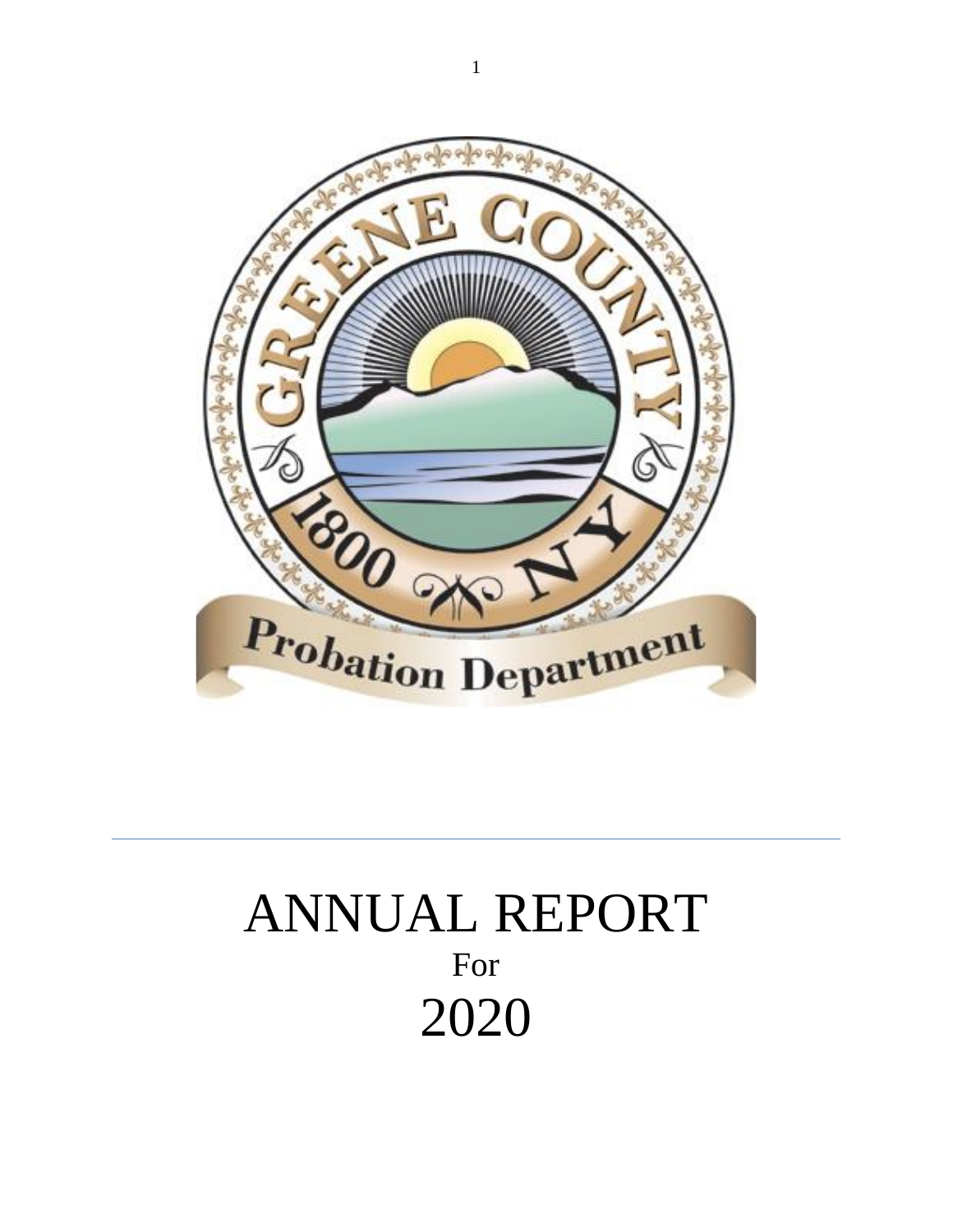In 2020, despite COVID-19 inhibiting circumstances, the Greene County Probation Department continued to provide mandated services to adults and juveniles in the community. Unfortunately, the pandemic caused a significant slowdown in the operation of courts in the state, which contributed to marked decline in work sent to this department. Over the year, the department received 90 new adult probation sentences/interim probation placements from Greene County courts, and another 19 as transfers from other jurisdictions, including out-ofstate. The 99 received were down significantly from the 228 received in 2019. Of the 90 new local cases received, 17 were interim probation terms. In most instances, the successful completion of an interim supervision term results in a lesser sentence ultimately imposed, and, possibly, a lesser ultimate conviction. In addition, 8 formal juvenile probationers were received, and another 6 in an informal capacity, after having been referred by the family court. At the end of the year, we were supervising 240 criminal court probationers, many of whom were serving more than one probation sentence. Of those 240 offenders, 106 were felons, a drop of 31 from the end of 2019. It should also be noted that, during the early part of 2020, this department fully transitioned persons in need of supervision (PINS) diversion efforts to the Greene County Department of Social Services, with that department now the designated "lead agency" for PINS diversion, under the NYS Family Court Act

While the caseloads are significantly reduced from the highs experienced earlier in the decade, it must also be pointed out that the epidemic of opiate and other substance abuse continues to impact the workload. A large number of offenders continue to demonstrate significant drug abuse issues. Unfortunately, the COVID crisis made it extremely difficult for many offenders to obtain assistance, as treatment facilities either reduced the number of people that they were seeing or outright stopped taking new admissions.

Where appropriate, supervision included the requirements that offenders: maintain employment, pay restitution, engage in available educational, vocational, and/or treatment programs, provide urine or breath samples (supervised by probation officers); and submit DNA samples (collected by this department and forwarded to the state repository), in order to remain at liberty. 2020 saw the continuation of the ignition interlock device requirement for DWI probationers who own or operate a vehicle, even if they have lost their driver's licenses. While, similarly to the statewide occurrence, most Greene County probationers sentenced under "Leandra's Law" have avoided the interlock requirement by having disposed of their vehicles, this department's officers remain responsible for reviewing those cases to ensure that offenders have disposed of the vehicles as claimed, with the offenders required to submit notarized affidavits to support their claims, and as required by a law change late in 2013, state under oath in court that they had disposed of the vehicle. Reimbursements totaling \$2,167.77 were received in 2020 from the NYS "Leandra's Law" grant for DWI probation cases received by this department, to help pay for ignition interlock device monitoring requirement. Per arrangement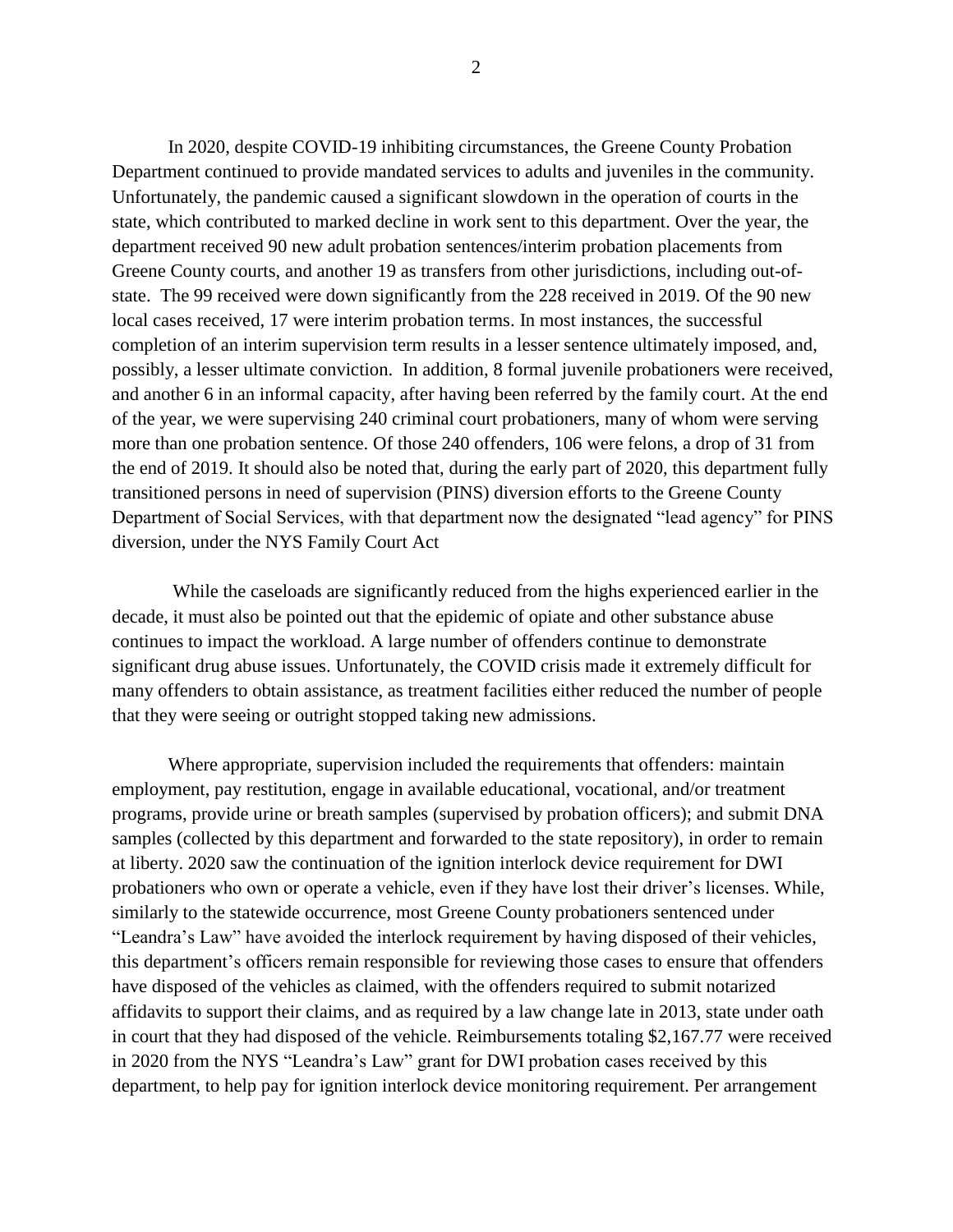with the Greene County Sheriff's Department/STOP-DWI, this department also submits the state reports for their monitoring of DWI cases that resulted in offenders being sentenced to a conditional discharge ( possibly in conjunction with a jail or prison term), which resulted in \$2,444.52 in additional reimbursement to that office, for a grand total of \$4,352.42, an increase of some \$260 from 2019.

In 2020 the department's main DWI (senior probation) officer, with the assistance of other officers/department members and the Greene County Sheriff's Department/STOP-DWI program and the District Attorney, continued the DWI victim impact panel, to further educate those offenders as to the effect their conduct has on others. Offenders who attended the panel were required to pay a \$35 fee each, which went toward STOP-DWI operations. Late-paying offenders were charged \$50. Thanks in no small part to the District Attorney's Office expansion of those required to attend the panel to include not only DWI offenders, but also drug offenders, income from the 3 victim impact panels held in 2020 totaled \$6,360. The third panel in 2020 was held "virtually," which was a first. COVID restrictions prohibited the regular in-person programs that have been done at local high schools during prom season.

In addition to the formal, i.e., court ordered, supervision cases, 2020 saw a total of 23 juvenile cases referred to the department. Because of the PINS diversion changes, all of the matters involved Juvenile Delinquency offenses (which now include matters involving youth from 7-17, inclusive, for what would be crimes if they were adults). A total of 11 cases were successfully diverted from the family court system through participation with the department's intake/diversion supervision program. For juvenile delinquency matters, a successfully diverted case is the legal equivalent of a court dismissal. The "Raise the Age" initiative implemented in the last quarter of 2018 continues to produce little impact for the department, given the relatively low number of arrests for offenders in that category. 6 cases were actively handled by the department after initial prosecution in the Youth Part of the Greene County Court and the matter then having been referred to the Family Court, and then to our office for intake/diversion services. COVID-caused remote schooling resulted in the primary juvenile officer having to make extra effort in getting offenders to completing school work, given the unfortunate lack of adequate parental supervision in a lot of instances.

Another significant part of this department's tasks include the preparation of preplea/pre-sentence/certificate of relief from disabilities (criminal court) and pre-dispositional (family court) investigations/reports. These reports, which require a probation officer to make assessments of an offender based on legal history/delinquent behavior and social circumstances, are utilized by the courts as an aid in determining which offenders should remain in the community and which should have certain privileges, which were lost as a result of their convictions, restored. In 2020, 98 investigation cases were opened, and 106 completed/closed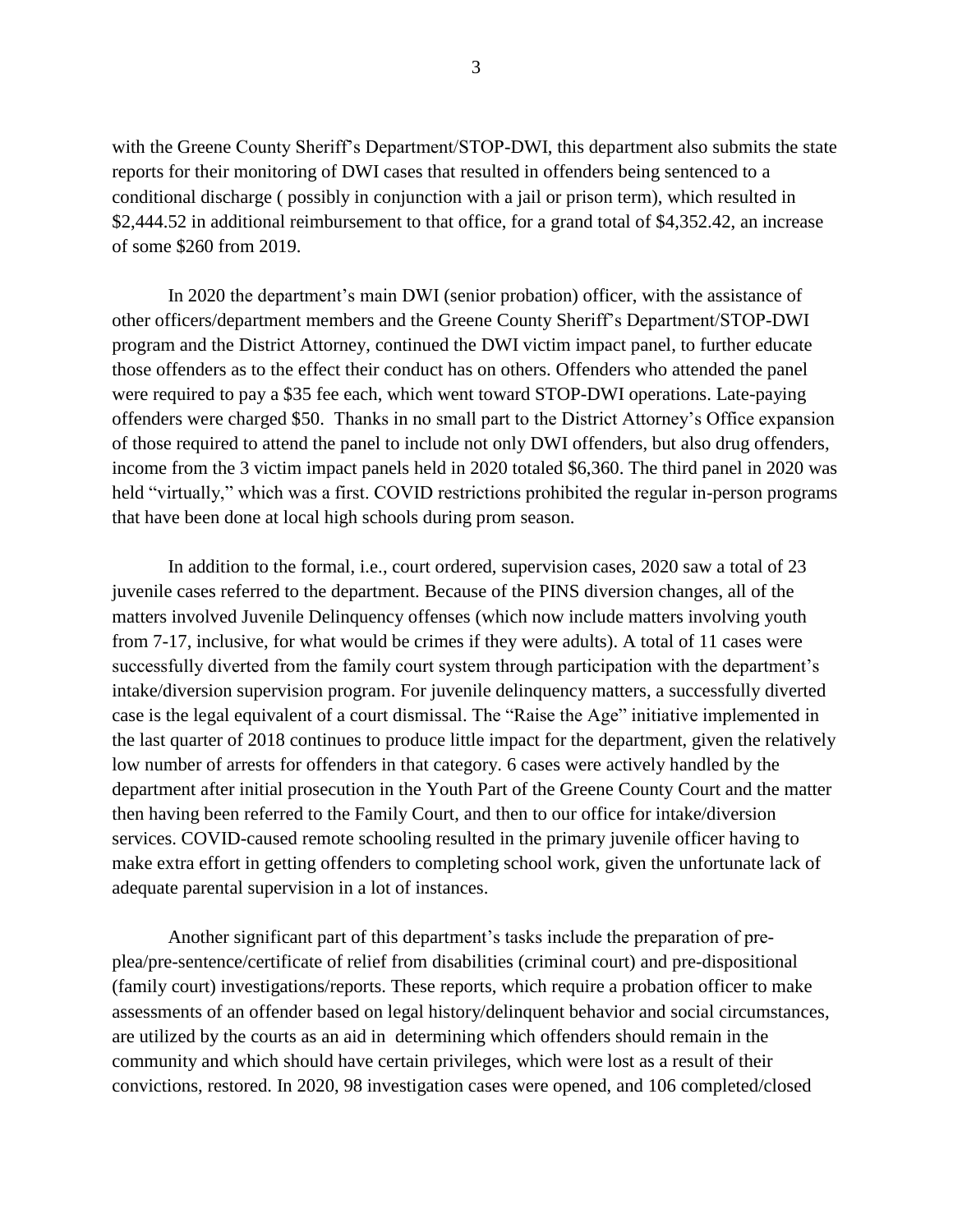(including some from the prior year) for the criminal courts. 2 probation officers completed the bulk of the pre-sentence investigations, as their primary tasks. The primary juvenile officer remains highly involved in the family court process, from initial referral through formal adjudication, and in most instances, as a result of the involvement, a possible pre-dispositional investigation is waived by the court. Consequently, our number of the latter investigations remains quite low, with only 1 completed in 2020.

The department also continued to oversee an Alternatives to Incarceration (ATI) program, which placed a variety of offenders at community service work sites throughout the county, as ordered by the various criminal courts. This year saw 18 individuals assigned to the work sites, with 14 (which included ones referred in 2019) having satisfactorily completing their obligations. Given that the state ATI reimbursement contract expired as of 6/30/20, we were only able to receive reimbursement in the amount of \$1,230.16. The balance of the monies owed for 2020 are expected to be received in 2021, when the new contract is complete. In addition to reducing the cost of confining such offenders, their presence at the work sites helped to show the community that offenders are being held accountable for their actions. A probation assistant oversees the program for the department. In addition to that aspect of Alternatives to Incarceration, the department's utilization of various forms of electronic devices, including transdermal alcohol monitoring, resulted in a total of 25 offenders (20 with transdermal alcohol monitoring and another 5 with GPS monitoring) having had such devices for a total of 3,295 service days (3,047- transdermal, 248-GPS) which, at a would-be jail rate of \$85/day, amounts to projected savings of \$280,075 (\$258,995 -transdermal, \$21,080- GPS). A senior probation officer oversees this aspect of alternatives to incarceration.

The collection of restitution also remained a significant activity for the department. This obligation not only includes the collection of restitution from people who are under our direct supervision, but also from those who have been incarcerated/released on parole or have been otherwise conditionally discharged and still obligated to pay, despite no other tie to this department. In 2020 we opened 13 adult restitution cases, either as a condition of probation or simply as the designated restitution collection agency for Greene County, regardless of the sentence; and 2 juvenile cases. For the year, the department collected a total of \$79,208.52 in criminal restitution/surcharge to Greene County. Additionally, another \$736 was collected from juvenile offenders. By statute, juvenile restitution does not include a surcharge. For 2020, \$14,094.85 in collected restitution was payable to public or non-profit agencies, including \$2,801 in welfare fraud reimbursement. The surcharge, which, in this county, is collected after a victim has been made whole, is paid by this department to the Greene County Treasurer. For 2020, that amount was \$4,805.95, which doubled that of the prior year.

The department continued to participate in a variety of collaborative efforts designed to enhance services to those in need. Those efforts, both in the juvenile and adult spheres, included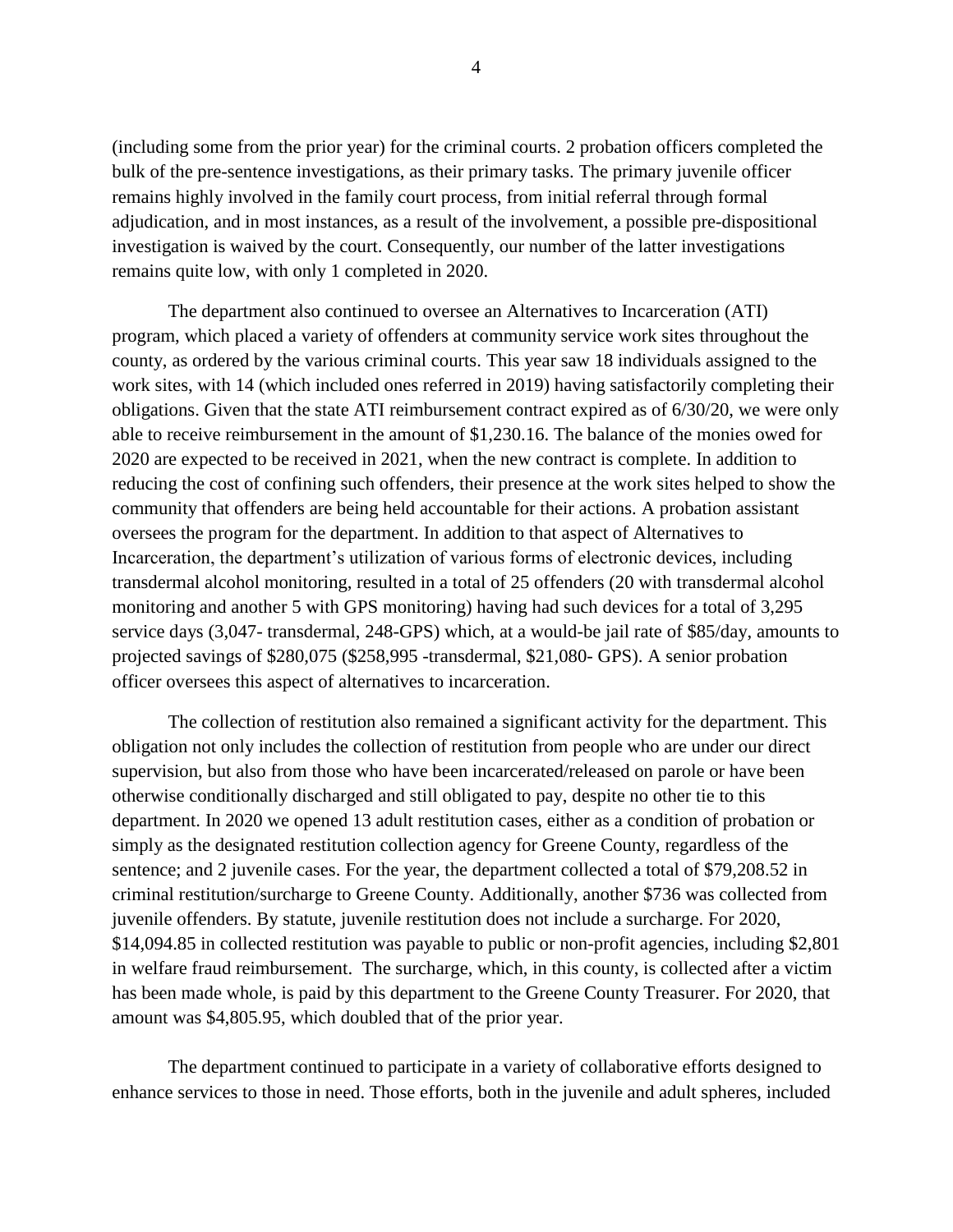the Greene County (criminal) Drug Treatment Court program, to which a probation supervisor has been assigned and for many years has been a valuable asset to the Drug Court team; the Single Point of Access for troubled youth, and jointly (licensed psychologist and probation supervisor) monitored sex offender treatment groups. By having a local sex offender program, offenders are able to engage in services not only at a convenient time, but also in the area, which also serves to aid in the supervision process. It should be noted that the sex offender group only ran through March, in an effort to reduce access to the building and having groups of people in a confined area. Polygraph examinations for certain sex offenders were continued in 2020. At year's end we had 8 registered sex offenders under supervision, of which 4 were either Levels 2 or 3. The probation supervisor assigned to the sex offender caseload is required to personally verify offenders' addresses on a quarterly basis, at least, depending upon their risk levels.

NYS "bail reform" initiatives were enacted in 2020, with this department designated to perform pre-trial supervision for certain offenders. Some of those ordered to participate in pretrial services were required to have either a GPS tracking device or a transdermal alcohol monitoring device, with the County entering into arrangements with a private vendor for them to provide the devices, at County cost. Prior to these initiatives, the use of such devices was at expense of the offenders. In 2020 8 offenders (not including 2 from prior years who were involved in such services, informally, before the "bail reform" statutes were enacted) were ordered to participate in pre-trial services, with six of those ordered to have electronic monitoring. County cost for the devices was \$1,986, for devices ordered from late September on.

The attachments to this narrative should help to understand the level at which the department operated during the year 2020, with 2019 comparisons.

Respectfully Submitted,

Alan Frisbee Probation Director

April 2021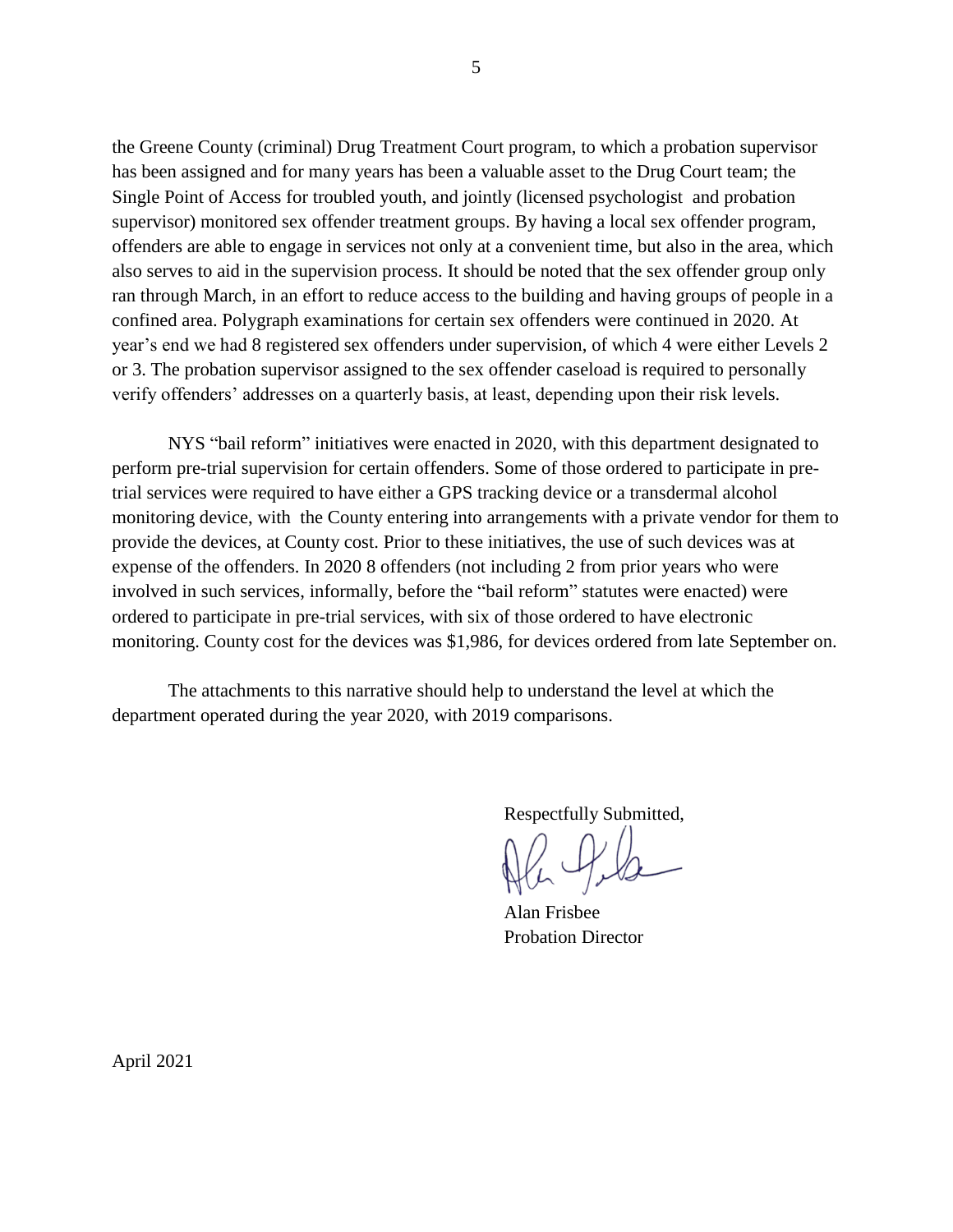# **Department staff – as of 12/31/21**

| <b>Probation Director</b>     |     |
|-------------------------------|-----|
| <b>Probation Supervisors</b>  | (2) |
| Senior Probation Officers (3) |     |
| <b>Probation Officers</b>     | (5) |
| <b>Probation Assistants</b>   | (2) |

Total- 13 employees, 11 of which are NYS Peace Officers, and who completed at least the minimum of 21 hours of annual required training. Overall Peace Officer experience is over 200 years

# **WORKLOAD**

| <b>SUPERVISION</b>                                                 | 2019 | <b>2020</b> |
|--------------------------------------------------------------------|------|-------------|
| Adult criminal received from Greene County courts-                 | 175  | 90          |
| Adult criminal received via intra-state and inter-state transfers- | 53   | 19          |
| Total adult criminal received                                      | 228  | 109         |

# **TOTAL SUPERVISED AT END OF YEAR**

|           | Adult criminal as of 12/31/20                                                    |       |     |
|-----------|----------------------------------------------------------------------------------|-------|-----|
|           | Felony-106 Misdemeanor-134                                                       | Total | 240 |
| Juvenile- | Juvenile Delinquent-2 Person In Need of Supervision-12                           | Total | 14  |
|           | Total formal probation supervision as of 12/31/20 (person count, not case count) |       | 254 |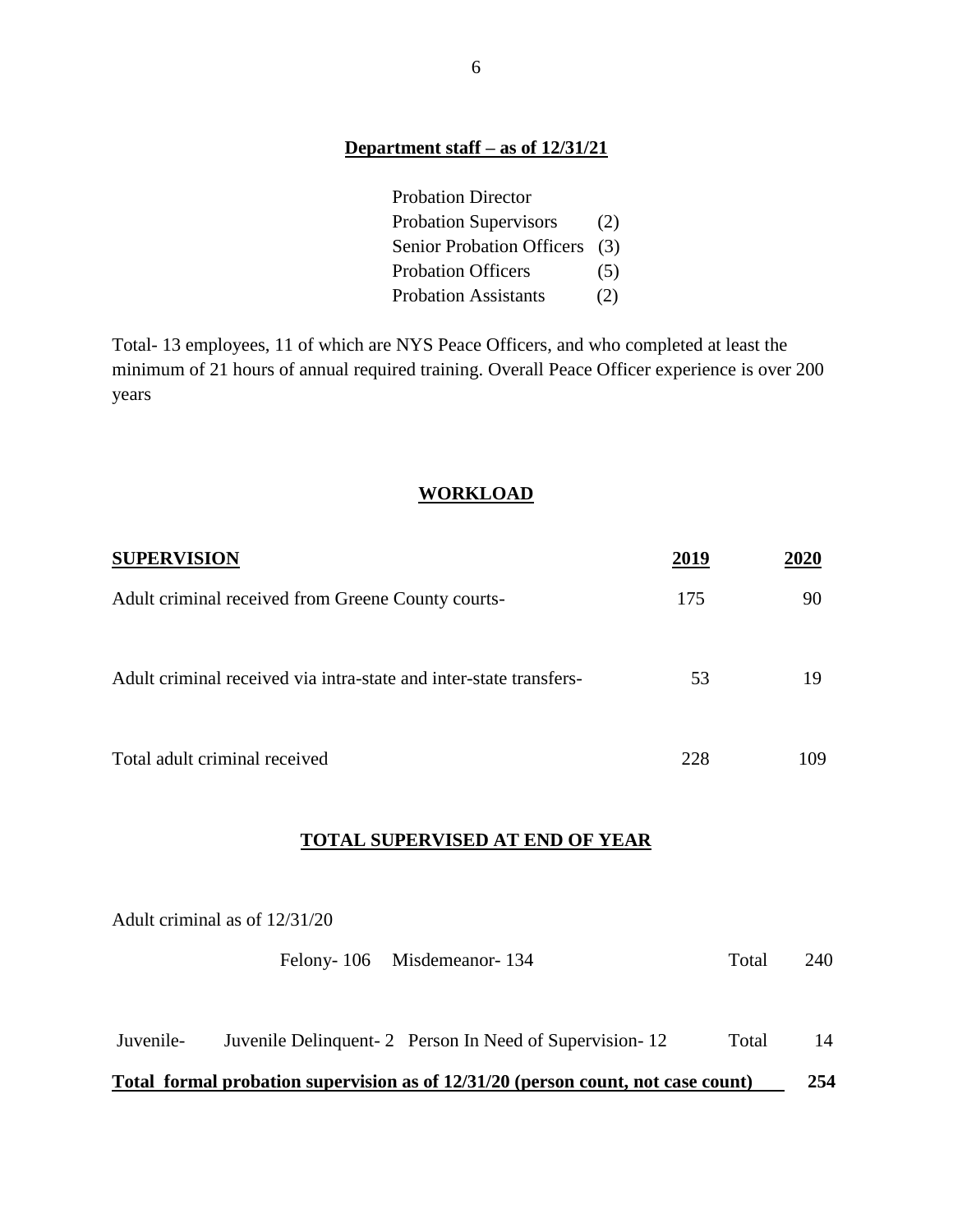| Total persons supervised (formal and informal) as of 12/31/20 |                     | 266 |
|---------------------------------------------------------------|---------------------|-----|
| Pre-adjudicatory supervision                                  | JD-3, PINS- $3$     |     |
| Juvenile intake supervision                                   | JD $-6$ , PINS $-0$ | 6.  |

# **2019**

| Felony-137 Misdemeanor-1171                                   | Total | 308                                                                              |
|---------------------------------------------------------------|-------|----------------------------------------------------------------------------------|
|                                                               |       |                                                                                  |
| Juvenile Delinquent - 1 Person In Need of Supervision - 13    | Total | 14                                                                               |
|                                                               |       | 322                                                                              |
|                                                               |       |                                                                                  |
|                                                               |       |                                                                                  |
| <b>JD-5, PINS-10</b>                                          |       | 15                                                                               |
|                                                               |       |                                                                                  |
| <b>JD-5, PINS-1</b>                                           |       | 6                                                                                |
| Total persons supervised (formal and informal) as of 12/31/19 |       | 343                                                                              |
|                                                               |       | Total formal probation supervision as of 12/31/19 (person count, not case count) |

| <b>INVESTIGATIONS</b>         | 2019           | 2020                                  |
|-------------------------------|----------------|---------------------------------------|
| <b>Total Completed/Closed</b> | 189            | 107                                   |
|                               | (all criminal) | $(106 \text{ criminal},$<br>1 family) |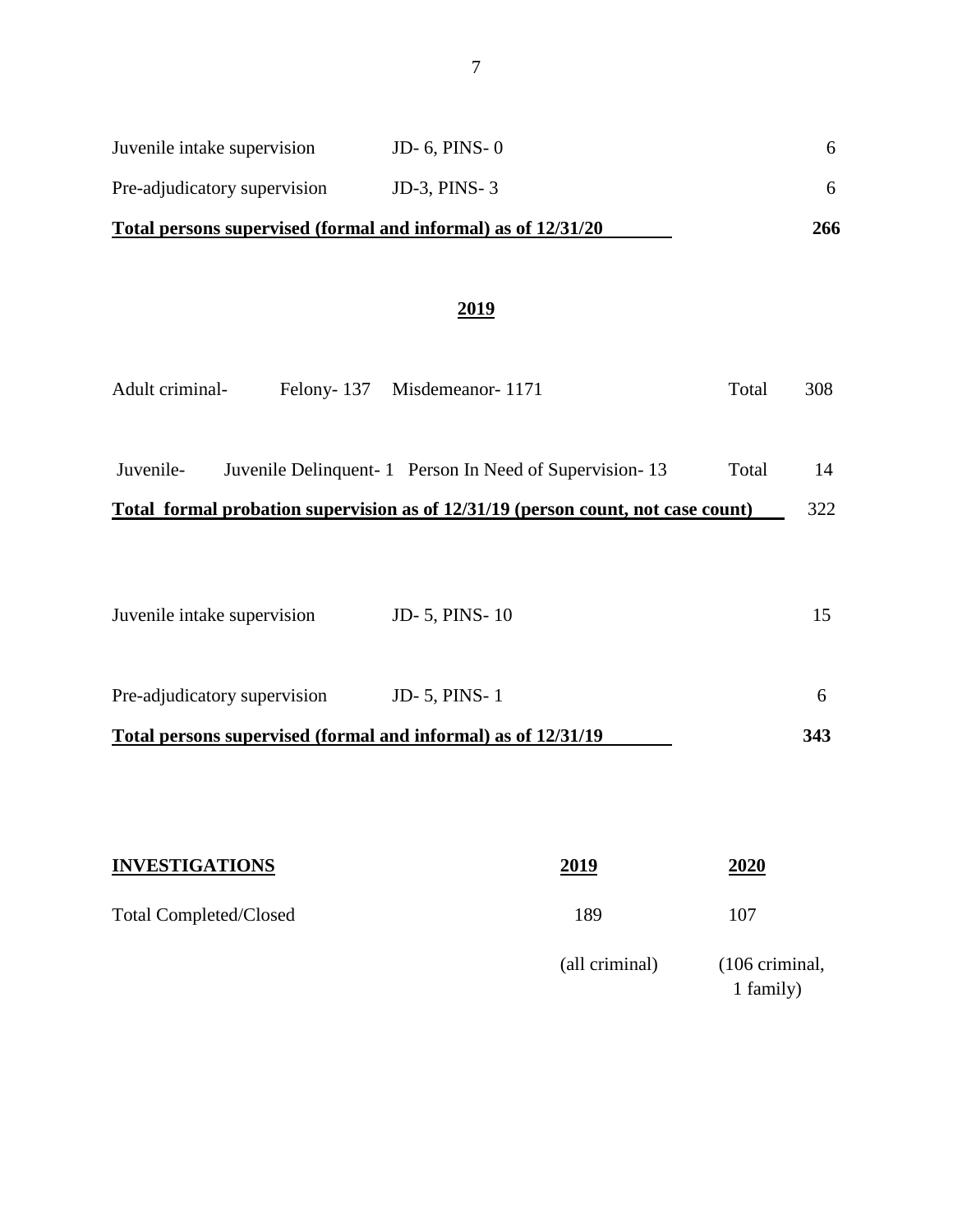## **JUVENILE DELINQUENT (JD) & PERSONS IN NEED OF SUPERVISION (PINS)**

|                             | 2019                               | 2020     |
|-----------------------------|------------------------------------|----------|
| Total referred to Probation | 52                                 | 23       |
|                             | $(25 \text{ JD}, 27 \text{ PINS})$ | (All JD) |

In 2020 PINS diversion "lead agency" status changed from Probation to DSS, therefore, we no longer receive referrals from other agencies for diversion services for those status offense matters.

| Total diverted from family court | 34                                 |                                   |
|----------------------------------|------------------------------------|-----------------------------------|
|                                  | $(21 \text{ JD}, 13 \text{ PINS})$ | $(8 \text{ JD}, 3 \text{ PINS*})$ |

\*Includes PINS cases diverted prior to complete transition to DSS as "lead agency"

# **SEX OFFENDER SUPERVISION**

|                          | As of 12/31/19 | As of 12/31/20 |
|--------------------------|----------------|----------------|
| <b>Total</b>             | $11*$          | 8*             |
| Cases on public registry | 7              |                |

(Four Level 3, Three Level 2) (Two Level 3, Two Level 2)

\*One offender has a prior sex offense, and is residing and being supervised in Maine, with Greene County retaining jurisdiction. Another offender is being supervised in Vermont, as a result of a Greene County sex offense conviction, with Greene County retaining jurisdiction. Supervision for both offenders is done by those states via the Interstate Compact for Adult Offender Supervision.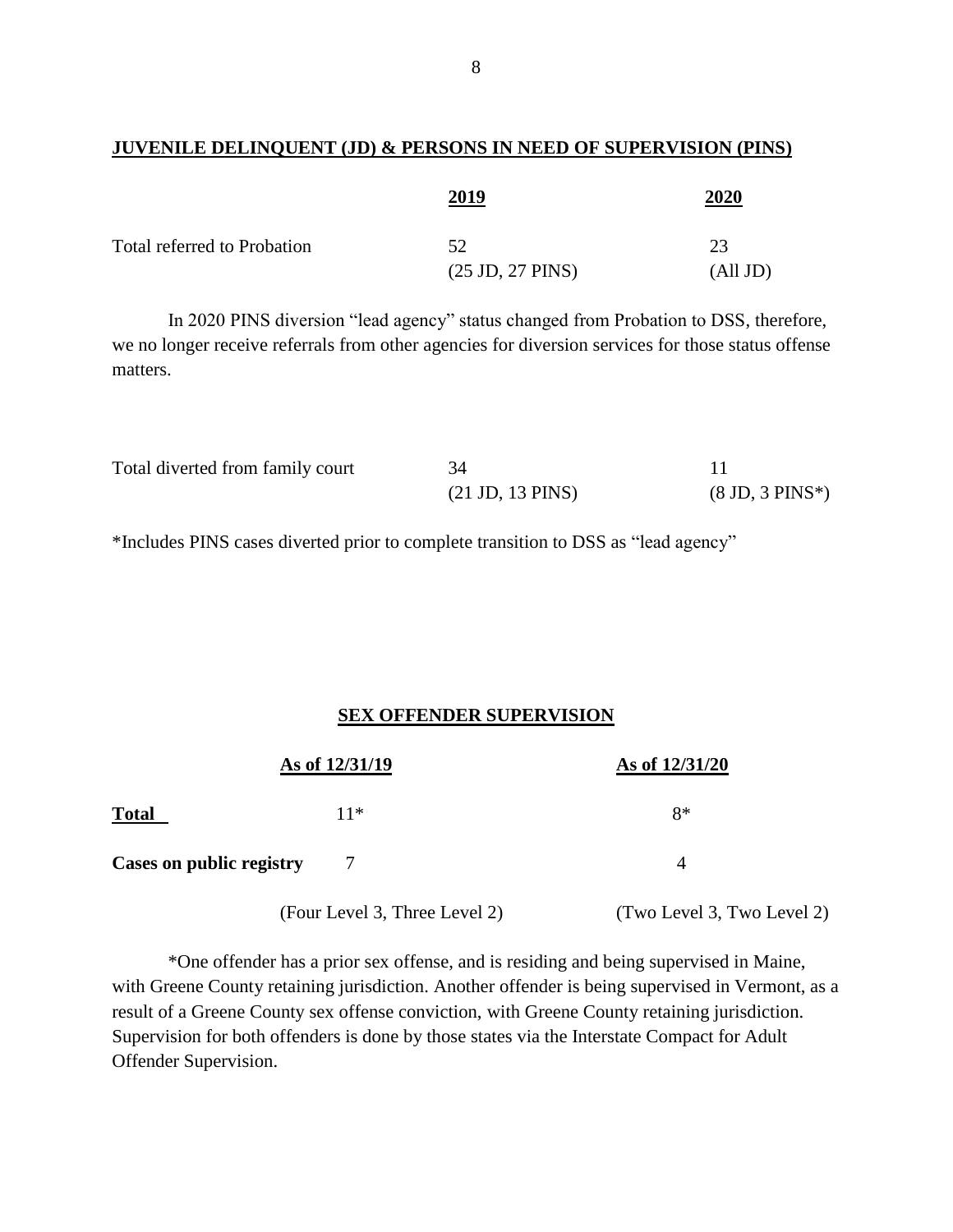# **FINANCIAL INFORMATION**

# **RESTITUTION (probation sentence or otherwise)**

|                        | <u>2019</u>                                                        | <u>2020</u>                                                         |
|------------------------|--------------------------------------------------------------------|---------------------------------------------------------------------|
| <b>Total Collected</b> | \$76,526.45                                                        | \$79,208.52                                                         |
|                        | $(\$71,026.45$ - criminal/surcharge)<br>$($ 5,500$ - family court) | $(\$78,472.52$ - criminal/surcharge)<br>$(S \t 736$ - family court) |

# **RESTITUTION COLLECTED FOR**

# **DISBURSEMENT TO PUBLIC/NON-PROFIT AGENCIES- 2020**

| <b>TOTAL</b>                                         | \$            | 14,049.85 |
|------------------------------------------------------|---------------|-----------|
|                                                      |               |           |
| Greene County Treasurer (surcharge)                  | \$            | 4,805.95  |
| <b>Total</b>                                         | \$            | 9,243.90  |
|                                                      |               |           |
| Greene County District Attorney's Office             | \$            | 860.00    |
| Hunter-Tannersville Central School District          | \$            | 20.00     |
| <b>Saugerties Town Police Department</b>             | \$            | 4,646.90  |
| The Association of Property Owners of Sleepy Hollow  | \$            | 686.00    |
| NYS Department of Labor                              | \$            | 230.00    |
| <b>Ulster County Department of Social Services</b>   | \$            | 1,070.00  |
| Montgomery County Department of Social Services      | \$            | 531.00    |
| <b>Delaware County Department of Social Services</b> | $\mathcal{S}$ | 1,200.00  |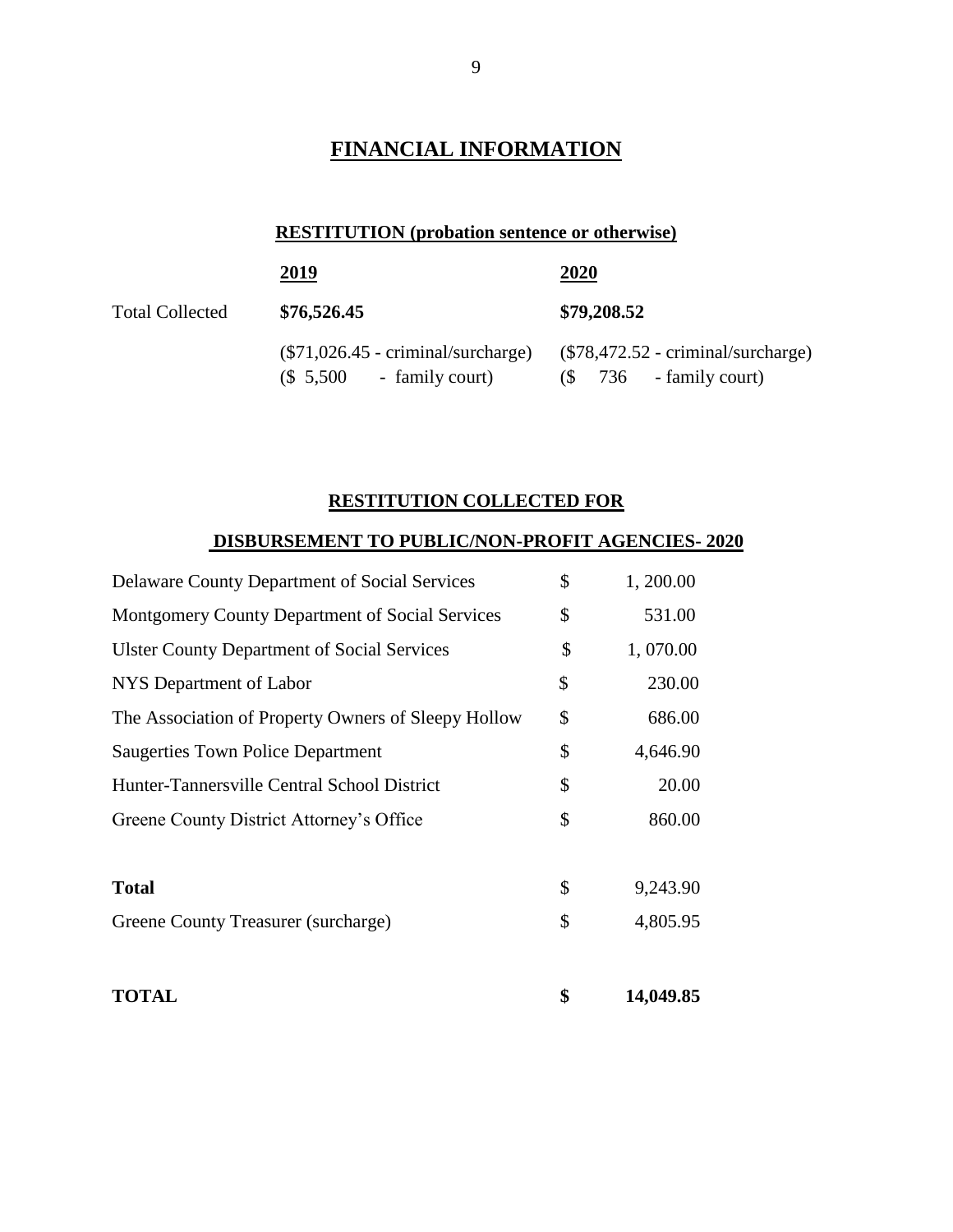#### **RESTITUTION COLLECTED FOR**

#### **DISBURSEMENT TO PUBLIC/NON-PROFIT AGENCIES- 2019**

| <b>TOTAL</b>                                         | \$<br>16,290.43 |
|------------------------------------------------------|-----------------|
|                                                      |                 |
| Greene County Treasurer (surcharge)                  | \$<br>2,168.92  |
| <b>Total</b>                                         | \$<br>14,121.51 |
|                                                      |                 |
| Greene County Clerk's Office                         | \$<br>117.52    |
| <b>Saugerties Town Police Department</b>             | \$<br>1,790.00  |
| Hunter-Tannersville Central School District          | \$<br>12.50     |
| <b>Delaware County Department of Social Services</b> | \$<br>1,100.00  |
| Coxsackie-Athens Little League                       | \$<br>1,000.00  |
| Greene County District Attorney's Office             | \$<br>995.00    |
| NYS Department of Labor                              | \$<br>4,240.99  |
| <b>Greene County Department of Social Services</b>   | \$<br>4,865.50  |
|                                                      |                 |

#### **ALTERNATIVES TO INCARCERATION (COMMUNITY SERVICE)-2020**

18 adults were assigned to perform community service, 14 completed their assignments\*\*

\*\* The New York State Office of Probation and Correctional Alternatives/Division of Criminal Justice Services provide different levels of reimbursement for each assigned adult and each completed adult. For 2020 the department received \$1,230.16\*\*\* in reimbursement. Certain offenders who completed in 2020 had entered the program in 2019.

\*\*\*The NYS Alternatives to Incarceration (ATI) contract expired as of 6/30/20, and reimbursements for services provided after that point were not made. Therefore, that figure only reflects reimbursements for two quarters of the year. The contract is in the process of being renewed, therefore, reimbursement for the last 2 quarters the year will be expected in 2021.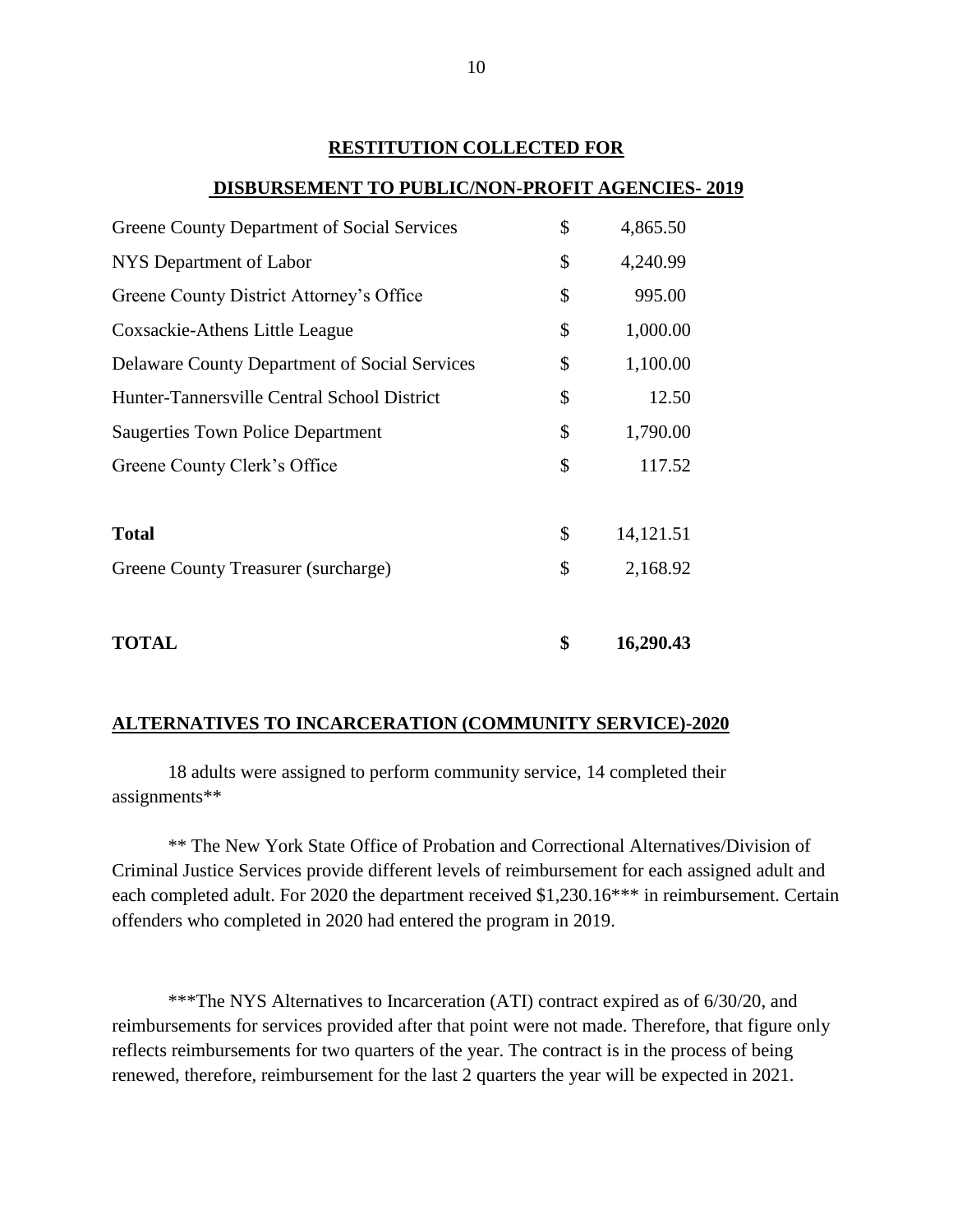## **ALTERNATIVES TO INCARCERATION (COMMUNITY SERVICE)-2019**

18 adults were assigned to perform community service, 25 completed their assignments\*\*

\*\* The New York State Office of Probation and Correctional Alternatives/Division of Criminal Justice Services provide different levels of reimbursement for each assigned adult and each completed adult. For 2019 the department received \$3,704.40 in reimbursement. Certain offenders who completed in 2019 had entered the program in 2018.

# **ALTERNATIVES TO INCARCERATION (ELECTRONIC MONITORING)-2020**

25 offenders (20 transdermal alcohol monitoring, 5 GPS), 3,295 service days (3,047 transdermal, 248 GPS, which, at a would-be jail rate of \$85/day, amounts to projected savings of \$280,075 (\$258,995 transdermal, \$21,080 GPS)

# **ALTERNATIVES TO INCARCERATION (ELECTRONIC MONITORING)-2019**

29 offenders (25 transdermal alcohol monitoring, 4 GPS), 3,812 service days (3,670 transdermal, 212 GPS, which, at a would-be jail rate of \$75/day, amounts to projected savings of \$291,150 (\$275,250 transdermal, \$15,900 GPS)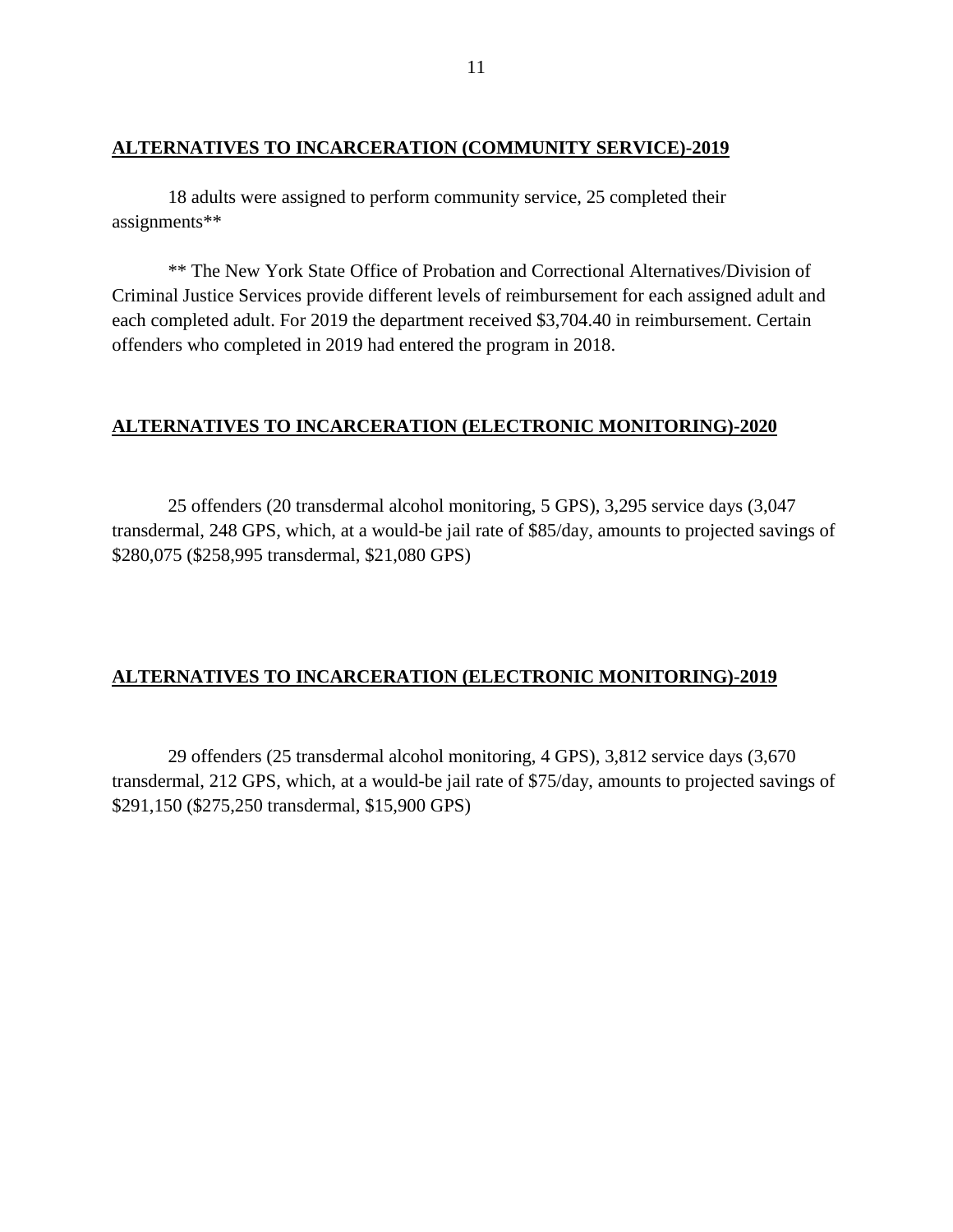## **IGNITION INTERLOCK DEVICE MONITORING- 2020**

\$2,167.77 was received, via the NYS Governor's Traffic Safety Grant, for probation cases, and another \$2,444.52 by the Sheriff/STOP-DWI for conditional discharge cases, for a total of \$4,612.29.

## **IGNITION INTERLOCK DEVICE MONITORING- 2019**

\$1,959.63 was received, via the NYS Governor's Traffic Safety Grant, for probation cases, and another \$2,392.79 by the Sheriff/STOP-DWI for conditional discharge cases, for a total of \$4,352.92.

|         | VICTIM IMPACT PANEL- 3 panels held each year |
|---------|----------------------------------------------|
| 2019    | 2020                                         |
| \$9,765 | \$6,360                                      |

These amounts include additional donations made by offenders beyond the standard \$35 (or, if late, \$50) fee.

# **OTHER REIMBURSEMENTS-2020**

New York State continued with a block grant for probation aid, a total of \$122, 328, a figure largely unchanged for close to ten years, despite increasing local expenses. In addition, the Greene County STOP-DWI program funded 50% of the salary for the department's principal DWI officer, and another \$19,000 to assist in departmental alternatives to incarceration functions, for a total of \$50,103. The department also receives 1% of posted bail, to further offset alternatives to incarceration costs.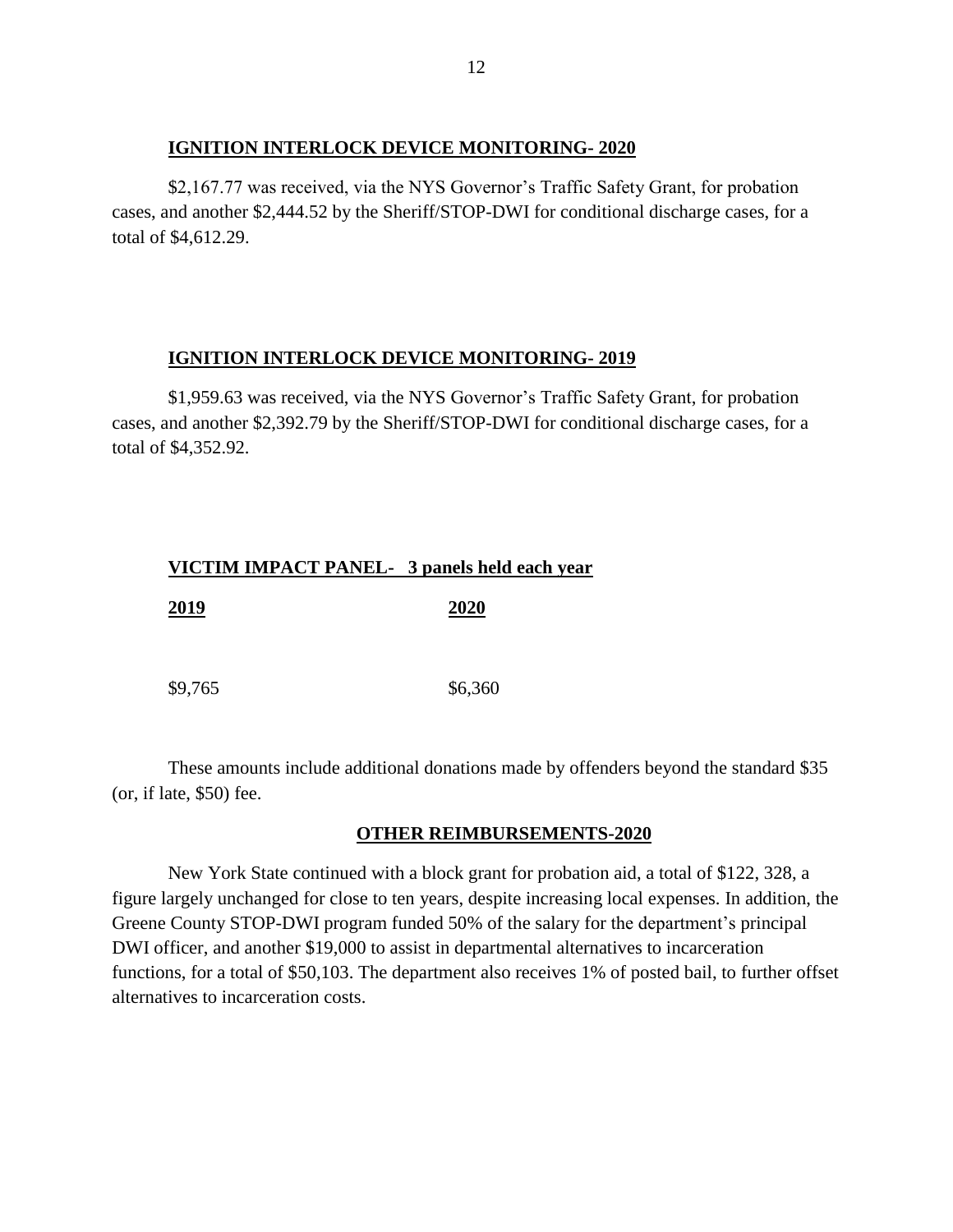# **DRUG TESTS CONDUCTED -2020\* \*\***

| <b>Test Type</b>                | Pos | <b>Neg</b> | SА  |
|---------------------------------|-----|------------|-----|
| Alcohol                         | 50  | 789        | 42  |
| Amphetamine                     | 24  | 451        | 13  |
| <b>Barbiturate</b>              | 1   | 262        | 0   |
| Benzodiazapene                  | 14  | 540        | 3   |
| Cocaine                         | 26  | 804        | 14  |
| Morphine                        | 5   | 353        | 0   |
| Opiate                          | 17  | 744        | 5   |
| Other                           | 53  | 317        | 2   |
| Psychedelic                     | 1   | 310        | O   |
| THC                             | 91  | 655        | 43  |
| <b>Site Total All</b><br>Tests: | 282 | 5225       | 122 |

SA= offender admitted to results

\*Figures do not include tests performed on 54 adults, per Greene County Family Court order, who were engaged in court actions not involving this department.

\*\*Modification of state probation supervision rules during the COVID-19 outbreak allowed for reduced office reporting and drug testing.

# **DRUG TESTS CONDUCTED -2019\***